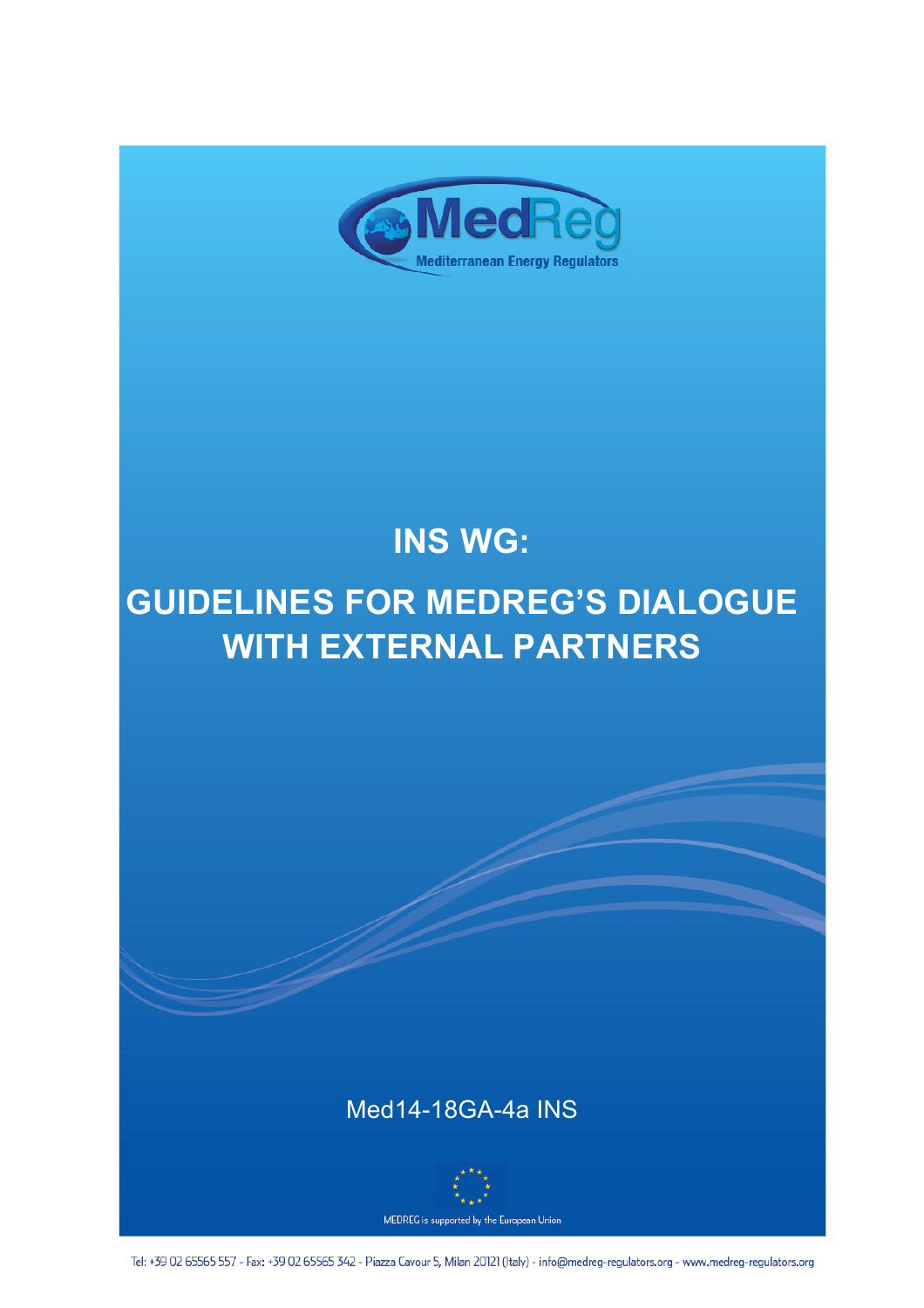

## **1. Background**

In June 2012 the GA decided to mandate the INS WG to develop contacts with external partners (cf. Med 03-12 INS AG ToR on external dialogue) and charged it with the writing of guidelines to establish a legal framework to benefit from cooperation opportunities, while preserving MedReg's independence. In line with this mandate, the INS WG reports regularly to the GA on the state of play of the existing external relations. At the  $16<sup>th</sup>$  GA (19 November 2013, Grasse), GA members endorsed a first set of general principles for the external dialogue laying out different forms of cooperation and stressing the need to preserve MedReg's independence. Based on these principles and in line with the Action Plan, the INS WG has developed the following guidelines for MedReg's cooperation with external partners laying down some basic principles to be respected in order to have a more structured and even more efficient external dialogue.

## **2. Different dimensions of external relations**

By nature, all MedReg members have external relations with other organisations be it at national, regional or international level. The intention of MedReg is not to interfere within these relations but to support its "*members to have a dialogue with their national and regional Institutions in order to enhance their roles and competences" (*cf. MedReg strategy 2020-2030), whenever needed.

One of the purposes of MedReg is to "*foster cooperation with other relevant regional and international organisations and institutions, with particular focus on regional and Mediterranean issues in the field of energy" (*cf. statutes art. 4). Therefore it is important for MedReg *"to meet interested third parties as well as public national or international institutions to discuss matters of common interest*" (cf. internal rules art. 10.1). Since the beginning, MedReg has developed its own external relations and is working on the setting up of concrete cooperation projects with some of its partners.

## **3. Objective of cooperation**

While being the only association representing independent public authorities, MedReg is not operating in an isolated manner in the Mediterranean energy sector. Regional cooperation and market integration cannot be achieved without good cooperation and coordination with other Mediterranean institutions and stakeholders. As laid out in MedReg's strategy 2020-2030, MedReg is "*developing its external relations with all interested institutions and stakeholders to create synergies and develop a common understanding of the needs and possibilities to create a community of interests in the Mediterranean energy sector*"(cf. MedReg strategy 2020-2030).

2

## **4. MedReg's partners**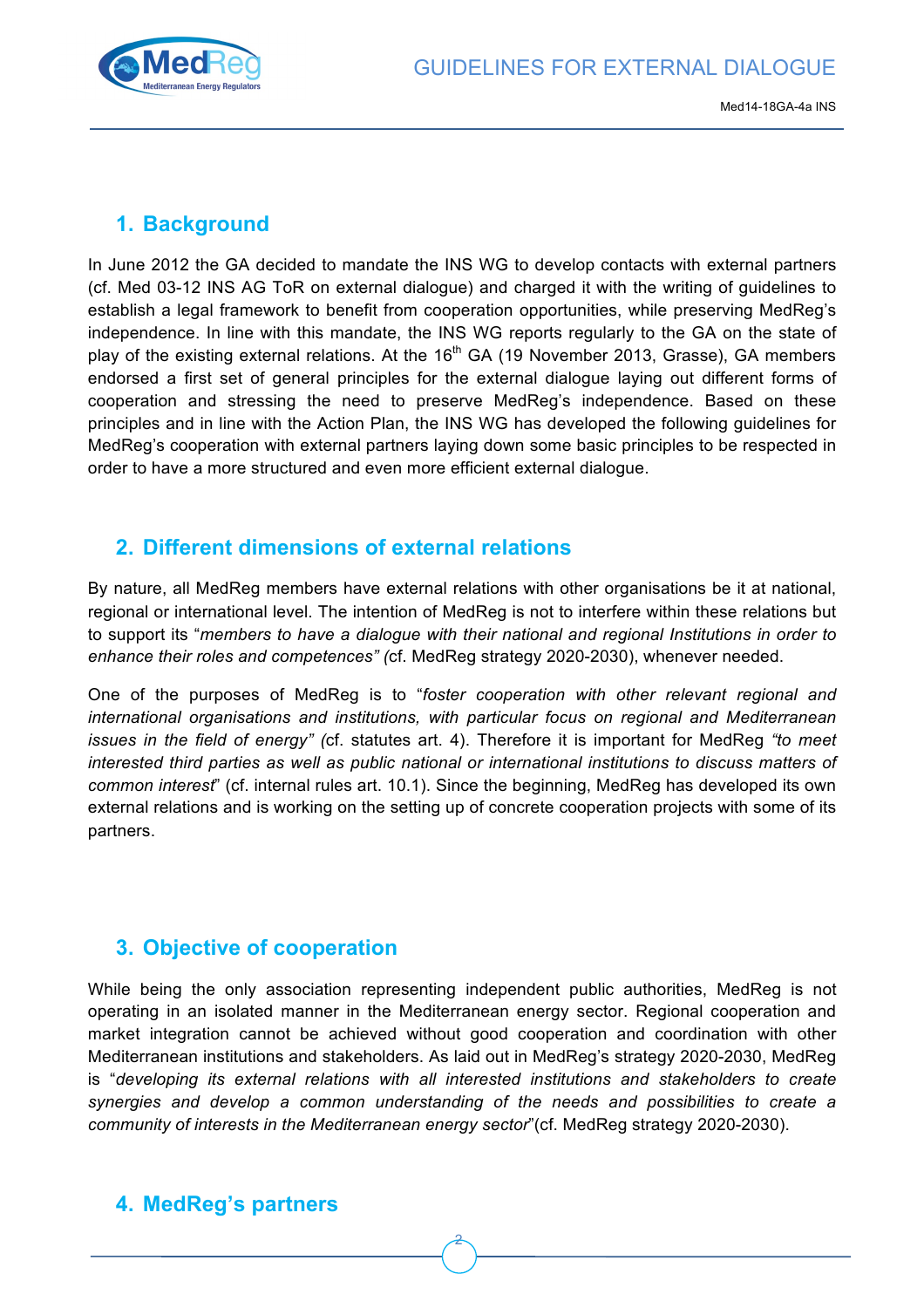

There are already a number of partners with which MedReg currently cooperates: the European Commission, other regulatory associations, industrial associations, regional and international institutions, financial institutions, etc. (cf. overview of MedReg's external relations 2012-2014). Some have shown interest in establishing a permanent cooperation, others privilege ad hoc cooperation.

As the number of interested partners is likely to grow though there sources of the Association are limited, it could be helpful to set priorities and assess beforehand the feasibility of an enhanced dialogue or the development of joint projects.

#### *Recommendations*

In order to cope with the manifold cooperation possibilities, MedReg should establish clear *priorities.*

*Before deciding whether to engage in a deepened cooperation, it could be useful to assess first the expected benefit for MedReg.*

*Considering the limited resources of MedReg, a clear commitment from identified MedReg members is needed to pursue a cooperation project. Once a project has been set up, at least one member of the INS WG should preferably act as a contact point and report back to the Association. This cooperation shall take place with the support of the Secretariat and in close cooperation with the INS WG and the MedReg Presidency at all stages.*

#### **5. Forms of cooperation**

Cooperation can take different forms, more or less binding for the interested parties.

Whatever the form of cooperation is, it should provide for a mutual commitment from both parties to decide to arrange for the possible exchange and use of information of mutual shared interest and to assess the possibility of collaboration upon common current activities of reciprocal interest.

The list below is not exhaustive but focusses on the main forms that characterise currently or could be adopted in the future in MedReg's external relations.

#### • Cooperation agreements

The relation between MEDREG and its external partners could be formal or informal depending on the areas of cooperation and could take various forms such as that of a letter of intent or a wider project-based agreement. Any agreement should not modify or supersede any laws or other requirements of a binding nature being in force or applying to MedReg and any of its partner organisations. Any agreement should not be understood as setting forth a statement of intent and should accordingly not create or be understood as creating any enforceable rights. It is not envisaged that there should be a systematic use of the Memoranda of Understanding(MoU), which is a heavy tool of cooperation.

At present MedReg has only signed one cooperation agreement, namely with Med-TSO. This is a non-binding agreement laying the basis for a deepened cooperation and requesting a clear work programme and calendar of actions to identify possible concrete projects.

3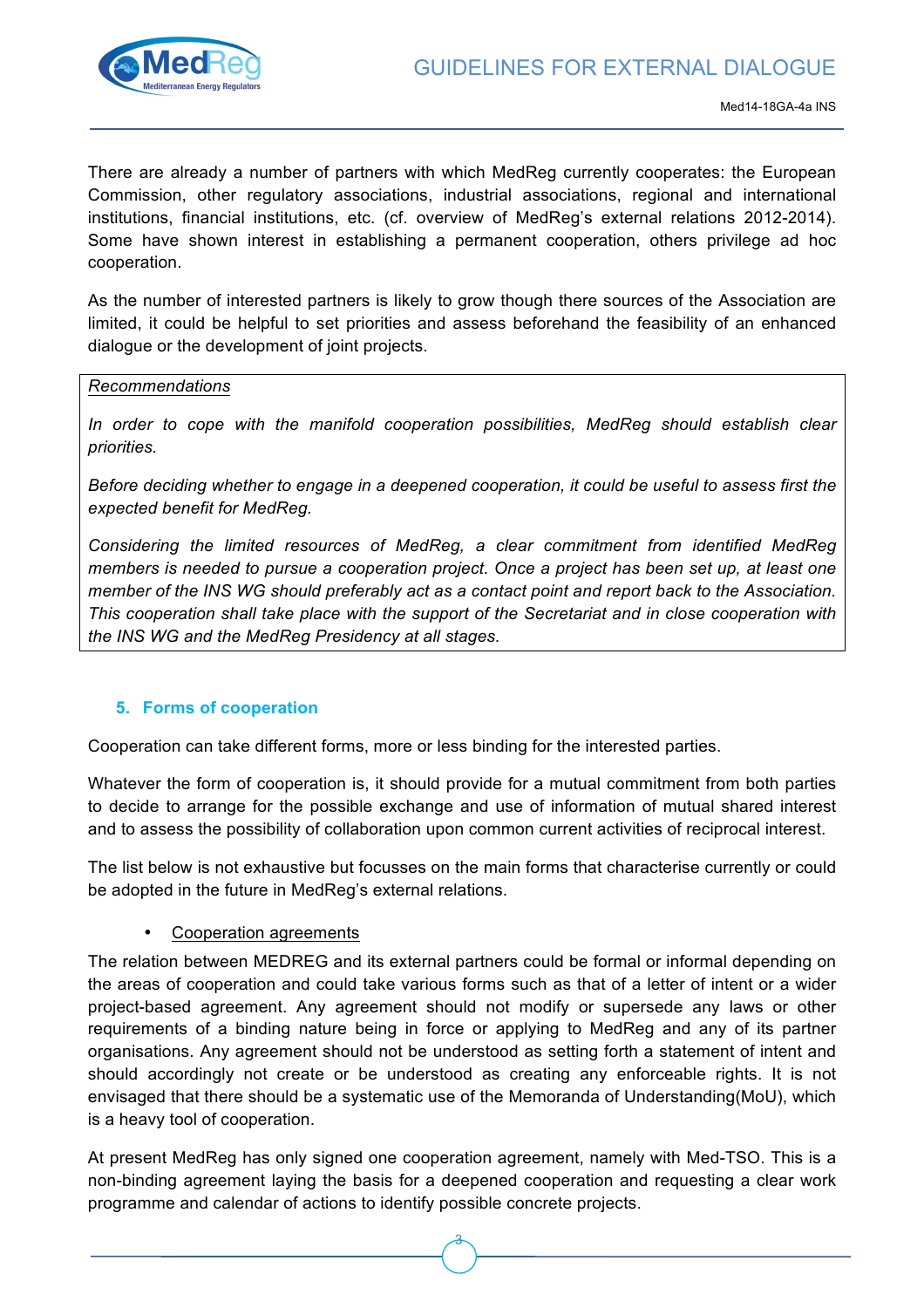

Another Mou has been recently drafted with CE in order to consider MedReg and Med-Tso as long term institutional partners, aiming to let our association become a permanent organization, as stated in our 2030 Strategy.

#### • Joint projects and events

MedReg has organised different joint events (e.g. roundtables, workshops…) with some of its historical partners (CEER, ERRA, ECRB). With most of them, it was already agreed to pursue such cooperation and organise joint meetings/events on a regular basis.

• Ad-hoc cooperation

MedReg's relations with external partners are mainly based on ad-hoc cooperation, meaning that cooperation is based on issues of common interest. For example this includes presenting MedReg's work at events organised by stakeholders or participating in the working groups of external partners and inviting them to participate in MedReg's working groups meetings.

• Mediterranean Forum of energy regulation

MedReg has organised its first Mediterranean Forum on energy regulation to which stakeholders participate. The Forum is supposed to become an annual event and should be a vehicle to deepen MedReg's external relations.

#### • Public consultations

The internal rules of MedReg also foresee the possibility to consult relevant stakeholders on the activities of the Association (cf. internal rules art. 9.1). MedReg will launch its first open consultation in November-December 2014 on the Report on Infrastructure Investments jointly elaborated by the ELE and GAS WG.

MedReg also already contributed to public consultations of other organisations, namely the European Commission and PAM, and will pursue this activitywhen considered relevant.

#### *Recommendations*

*There is no one-size fits all approach. MedReg should choose carefully the most suitable forms of cooperation, and adapt them over time if needed.*

*The interest to cooperate could be stated in a letter of intent or a cooperation agreement. Only the President, or his/her delegate is allowed to sign such letters or agreements on behalf of MedReg with third parties.*

Less compulsory and flexible forms of cooperation should be privileged taking into account the *limited financial and human resources of the Association.*

### **6. Core principles for the cooperation with external partners**

Keeping in mind that some flexibility is needed, several core principles can be defined that apply to all forms of cooperation.

4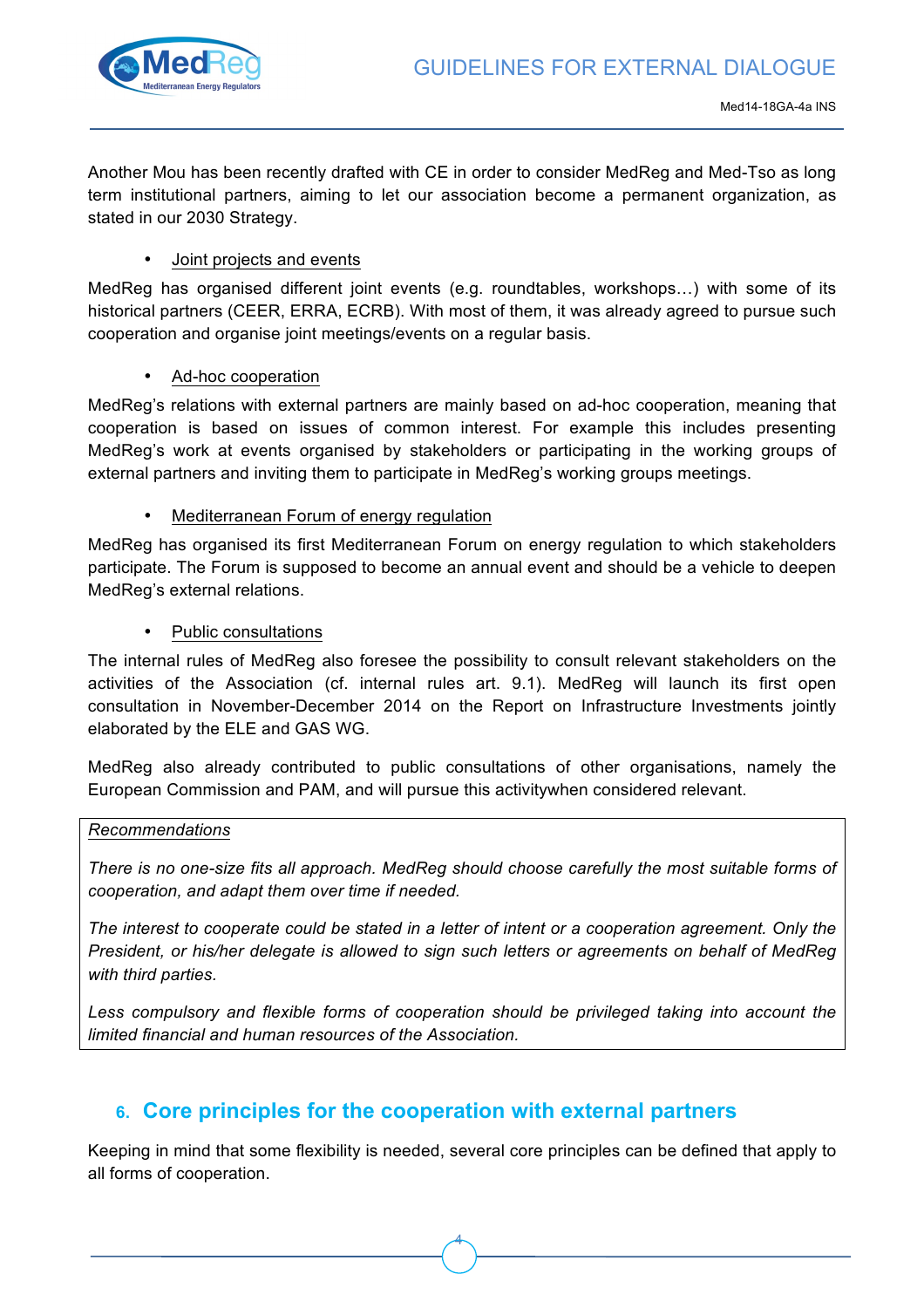

#### Safeguard the independence of MedReg and its members

MedReg is an independent non-profit association composed of independent regulatory authorities. Therefore we should be cautious in order not to compromise our independence. This applies in particular when cooperating with industrial and governmental associations/institutions.

#### Respect confidentiality in information exchange

The work within MedReg is based on mutual trust. Information and data communicated at WG level should not be disclosed to third parties, except when the GA decides otherwise. In accordance with art. 8 of the internal rules: "*Documents that do not have the approval of the General Assembly to be published are to be regarded as confidential and be kept internal. Documents approved by the General Assembly as internal ones (i.e. not for public release) shall (...) not be circulated outside Members' institutions for any reason."*

• Communicate the institutional role of energy regulators

Regulators play a specific institutional role in developing transparent and stable regulatory frameworks. This role should be known to our partners in order to ensure that the nature of our activities (including its limits) is well understood and that no false expectations are raised. Regulators are not policy makers but that they implement legislation and regulation issued from policy choices in the most efficient and suitable way for the benefit of the market and consumers.

Keep costs low

As a general rule, each party bears its own costs. Cost arising form joint projects should be kept low and shared between MedReg and its partner(s).

#### *Recommendations*

*These principles should be respected by all MedReg representatives when cooperating with external partners.*

*Only the President, in accordance with the decisions taken by the GA, can decide whether MedReg can engage in a cooperation which implicates costs for the Association.*

*If MedReg decides to opt for a more compulsory form of cooperation e.g. a cooperation protocol or a Memorandum of Understanding, these principles shall be included in such agreements.*

## **7. Shared responsibility for external relations within MedReg**

In order to understand how internal coordination can be efficiently organised, we should take into account the basic legal principles as they are set out in the founding documents (statutes and internal rules) of the Association.

The President represents the Association externally and works "*within the scope of and in accordance with the decisions taken by the GA*" (cf. statutes art.11.1, internal rules art. 10.2). The President can delegate the representation temporarily to other MedReg entities (cf. internal rules art. 10.2).

5